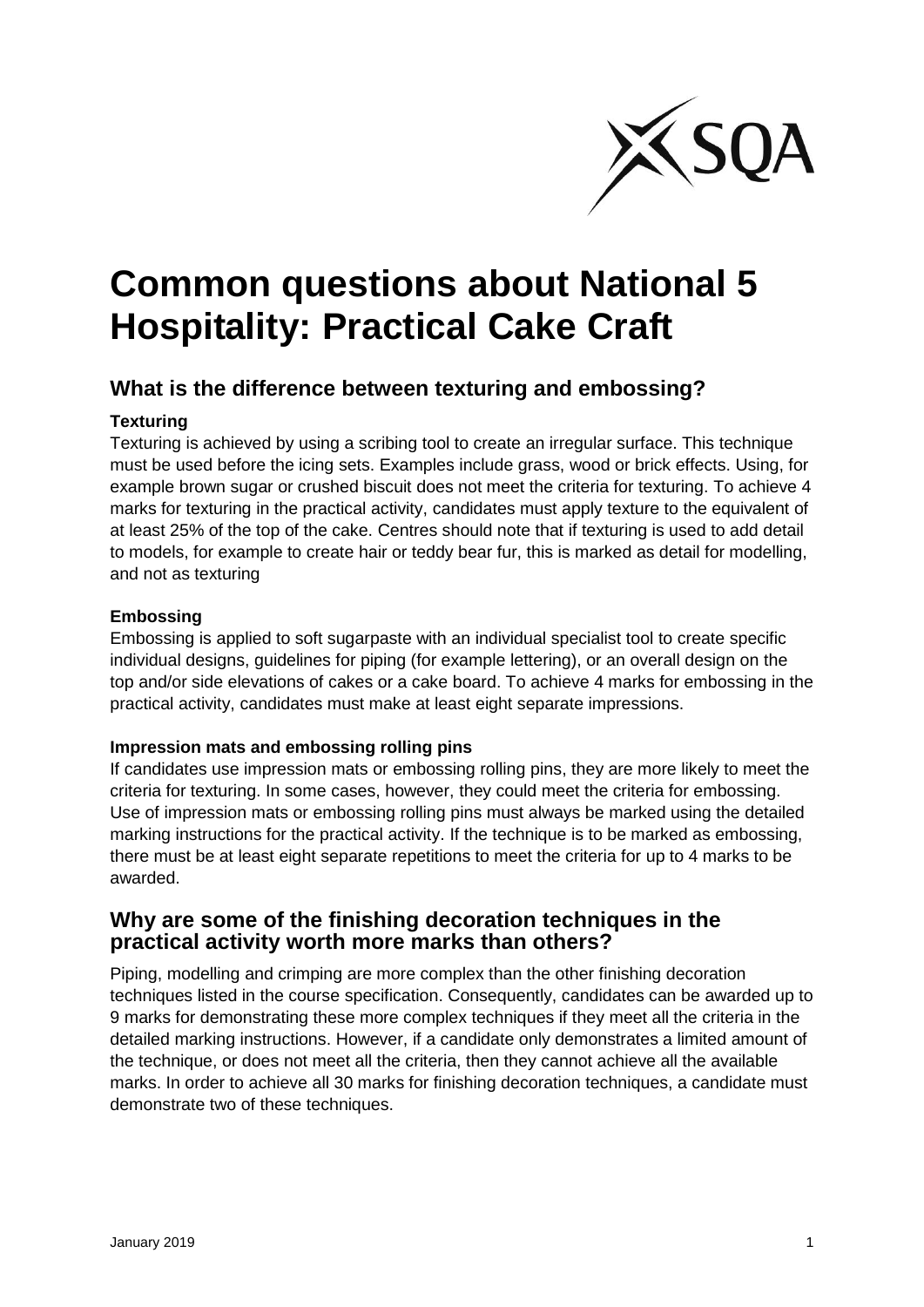## **What happens if a candidate does not select two of the 9-mark finishing decoration techniques in their practical activity?**

To achieve all 30 marks for finishing decoration techniques, a candidate must demonstrate two of the 9-mark techniques.

A candidate who demonstrates one 9-mark technique will only be able to achieve a maximum of 21 marks, that is, up to 9 marks for the one 9-mark technique selected, plus up to 4 marks each for three less complex techniques.

A candidate who does not demonstrate any of the 9-mark techniques will only be able to achieve a maximum of 12 marks, that is, up to 4 marks each for three less complex techniques.

A candidate who demonstrates all three 9-mark techniques must indicate in their candidate workbook which two they wish to be assessed. They will not be awarded any marks for the third 9-mark technique. A third 9-mark technique cannot be marked as a 4-mark technique.

Detailed marking instructions for finishing decoration techniques can be found in the [Hospitality: Practical Cake Craft coursework assessment task.](https://www.sqa.org.uk/sqa/56929.html)

# **How is modelling marked in the practical activity?**

To achieve all 9 marks for modelling in the practical activity, candidates must produce at least three detailed models. The criteria for models can be found in the detailed marking instructions in the [Hospitality: Practical Cake Craft coursework assessment task.](https://www.sqa.org.uk/sqa/56929.html)

If a candidate includes modelled flowers in their design, then these must be modelled from a ball of a suitable modelling medium, and include all features appropriate to the flower, such as petals, stamens, calyces and leaves. Flowers produced using cutters or models produced from moulds do not meet the criteria for models, and should be marked according to the criteria for use of commercial aids or cutters.

Models that do not meet the criteria for 'detailed' should be marked against the criteria for 'straightforward' and awarded marks accordingly (for example people or animals where features have insufficient detail). Similarly, models that do not meet the criteria for 'straightforward' should be marked against the criteria for 'basic' and awarded marks accordingly (for example simple shapes like parcels).

# **Is it necessary to include dates/times in the plan of work?**

Specific dates/times are not required. Good practice would be either to use the key steps indicated in the candidate workbook, or to indicate that tasks are completed on, for example day 1, day 2 and so on.

# **How should candidates evaluate their finished cake?**

An evaluation requires the candidate to make a judgement about the suitability or acceptability of a feature of their cake based on evidence that can be found in the assignment, ie the photographs of both the trimmed cake and the finished cake. There are examples of suitable evaluative comments in the Understanding Standards section of SQA's secure website.